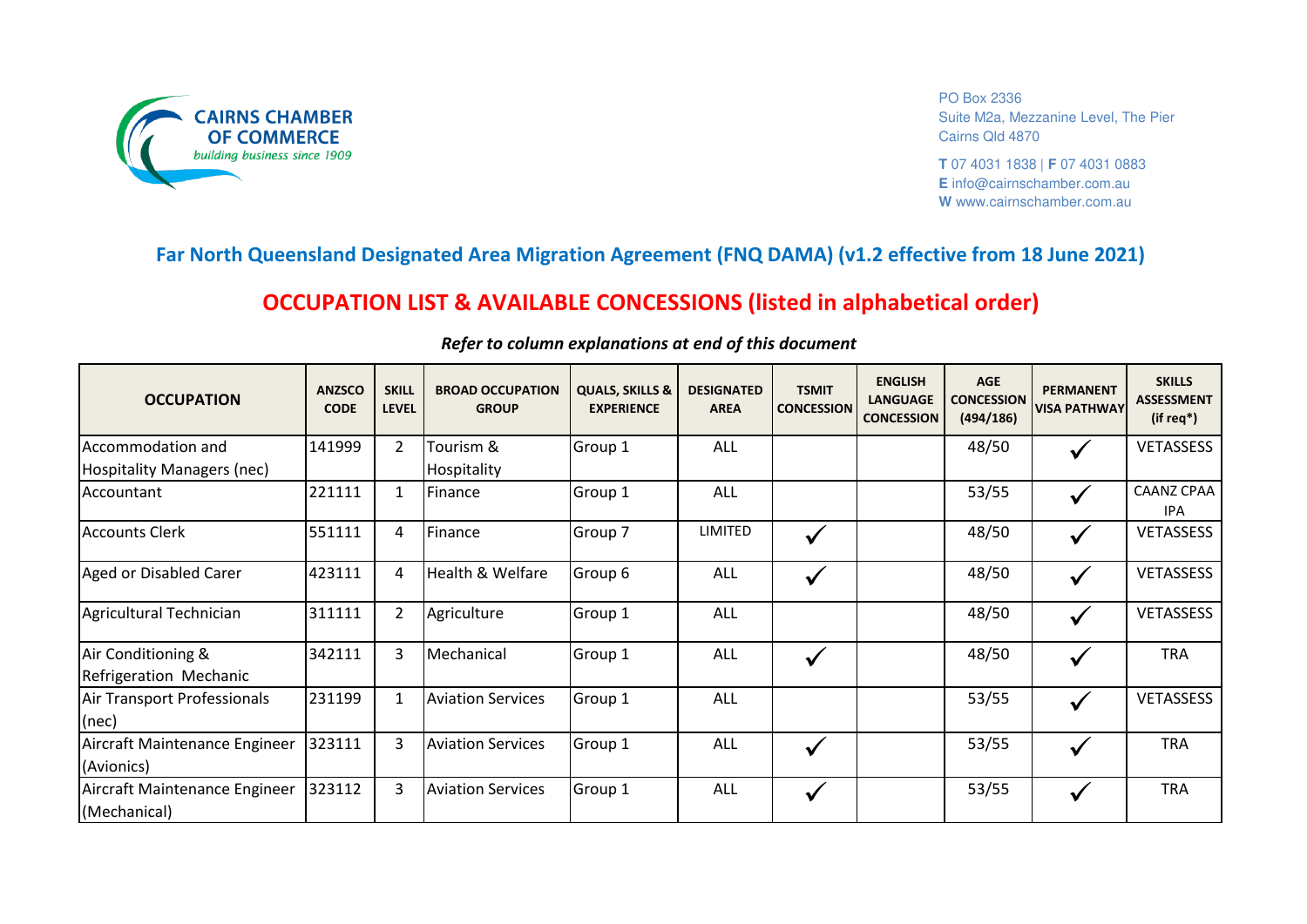| <b>OCCUPATION</b>                                                      | <b>ANZSCO</b><br><b>CODE</b> | <b>SKILL</b><br><b>LEVEL</b> | <b>BROAD OCCUPATION</b><br><b>GROUP</b> | <b>QUALS, SKILLS &amp;</b><br><b>EXPERIENCE</b> | <b>DESIGNATED</b><br><b>AREA</b> | <b>TSMIT</b><br><b>CONCESSION</b> | <b>ENGLISH</b><br><b>LANGUAGE</b><br><b>CONCESSION</b> | <b>AGE</b><br><b>CONCESSION</b> | <b>PERMANENT</b><br><b>VISA PATHWAY</b> | <b>SKILLS</b><br><b>ASSESSMENT</b><br>(if req*) |
|------------------------------------------------------------------------|------------------------------|------------------------------|-----------------------------------------|-------------------------------------------------|----------------------------------|-----------------------------------|--------------------------------------------------------|---------------------------------|-----------------------------------------|-------------------------------------------------|
| Aircraft Maintenance Engineer<br>(Structures)                          | 323113                       | 3                            | <b>Aviation Services</b>                | Group 1                                         | ALL                              | $\checkmark$                      |                                                        | 53/55                           | $\checkmark$                            | <b>TRA</b>                                      |
| Vehicle Painter (Aircraft<br>Painter)                                  | 324311                       | 3                            | <b>Aviation Services</b>                | Group 1                                         | <b>ALL</b>                       | $\checkmark$                      | $\checkmark$                                           | 48/50                           | $\checkmark$                            | <b>TRA</b>                                      |
| Anaesthetic Technician                                                 | 311211                       | $\overline{2}$               | Health & Welfare                        | Group 1                                         | <b>ALL</b>                       |                                   |                                                        | 48/50                           | $\checkmark$                            | <b>VETASSESS</b>                                |
| Anaesthetist                                                           | 253211                       | $\mathbf{1}$                 | Health & Welfare                        | Group 1                                         | ALL                              |                                   |                                                        | 53/55                           | $\checkmark$                            | MedBA                                           |
| Architectural, Building and<br><b>Surveying Technicians nec</b>        | 312199                       | $2^{\circ}$                  | Construction &<br>Engineering           | Group 1                                         | <b>ALL</b>                       |                                   |                                                        | 48/50                           | $\checkmark$                            | <b>VETASSESS</b>                                |
| <b>Baker</b>                                                           | 351111                       | 3                            | Tourism &<br>Hospitality                | Group 1                                         | ALL                              | $\checkmark$                      | $\checkmark$                                           | 48/50                           | $\checkmark$                            | <b>TRA</b>                                      |
| <b>Bar Attendant</b>                                                   | 431111                       | $\overline{4}$               | Tourism &<br>Hospitality                | Group 7                                         | <b>LIMITED</b>                   | $\checkmark$                      |                                                        | 48/50                           | $\checkmark$                            | VETASSESS                                       |
| Bar Attendant (Supervisor)                                             | 070499                       | 4                            | Tourism &<br>Hospitality                | Group 5                                         | ALL                              | $\checkmark$                      |                                                        | 48/50                           | $\checkmark$                            | VETASSESS                                       |
| <b>Boat Builder and Repairer</b>                                       | 399111                       | 3                            | <b>Marine Services</b>                  | Group 1                                         | ALL                              | $\checkmark$                      |                                                        | 48/50                           | $\checkmark$                            | <b>TRA</b>                                      |
| <b>Brewer</b>                                                          | 070499                       | 4                            | <b>Trades</b>                           | Group 5                                         | <b>ALL</b>                       | $\checkmark$                      | $\checkmark$                                           | 48/50                           | $\checkmark$                            | VETASSESS                                       |
| <b>Building Associate (Building</b><br><b>Construction Supervisor)</b> | 312112                       | $2^{\circ}$                  | Construction &<br>Engineering           | Group 1                                         | <b>ALL</b>                       |                                   |                                                        | 48/50                           | $\checkmark$                            | VETASSESS                                       |
| Cabler (Data and<br>Telecommunications)                                | 342411                       | $\overline{3}$               | Technical                               | Group 1                                         | <b>ALL</b>                       | $\checkmark$                      | $\checkmark$                                           | 48/50                           | $\checkmark$                            | <b>TRA</b>                                      |
| Cafe or Restaurant Manager                                             | 141111                       | $2^{\circ}$                  | Tourism &<br>Hospitality                | Group 1                                         | <b>ALL</b>                       |                                   |                                                        | 48/50                           | $\checkmark$                            | VETASSESS                                       |
| Café or Restaurant Supervisor                                          | 070499                       | $\overline{3}$               | Tourism &<br>Hospitality                | Group 4                                         | <b>ALL</b>                       | $\checkmark$                      |                                                        | 48/50                           | $\checkmark$                            | <b>VETASSESS</b>                                |
| Cardiologist                                                           | 253312                       | $\mathbf{1}$                 | Health & Welfare                        | Group 1                                         | ALL                              |                                   |                                                        | 53/55                           | $\checkmark$                            | MedBA                                           |
| Carpenter                                                              | 331212                       | 3                            | <b>Trades</b>                           | Group 1                                         | LIMITED                          | $\checkmark$                      |                                                        | 48/50                           |                                         | <b>TRA</b>                                      |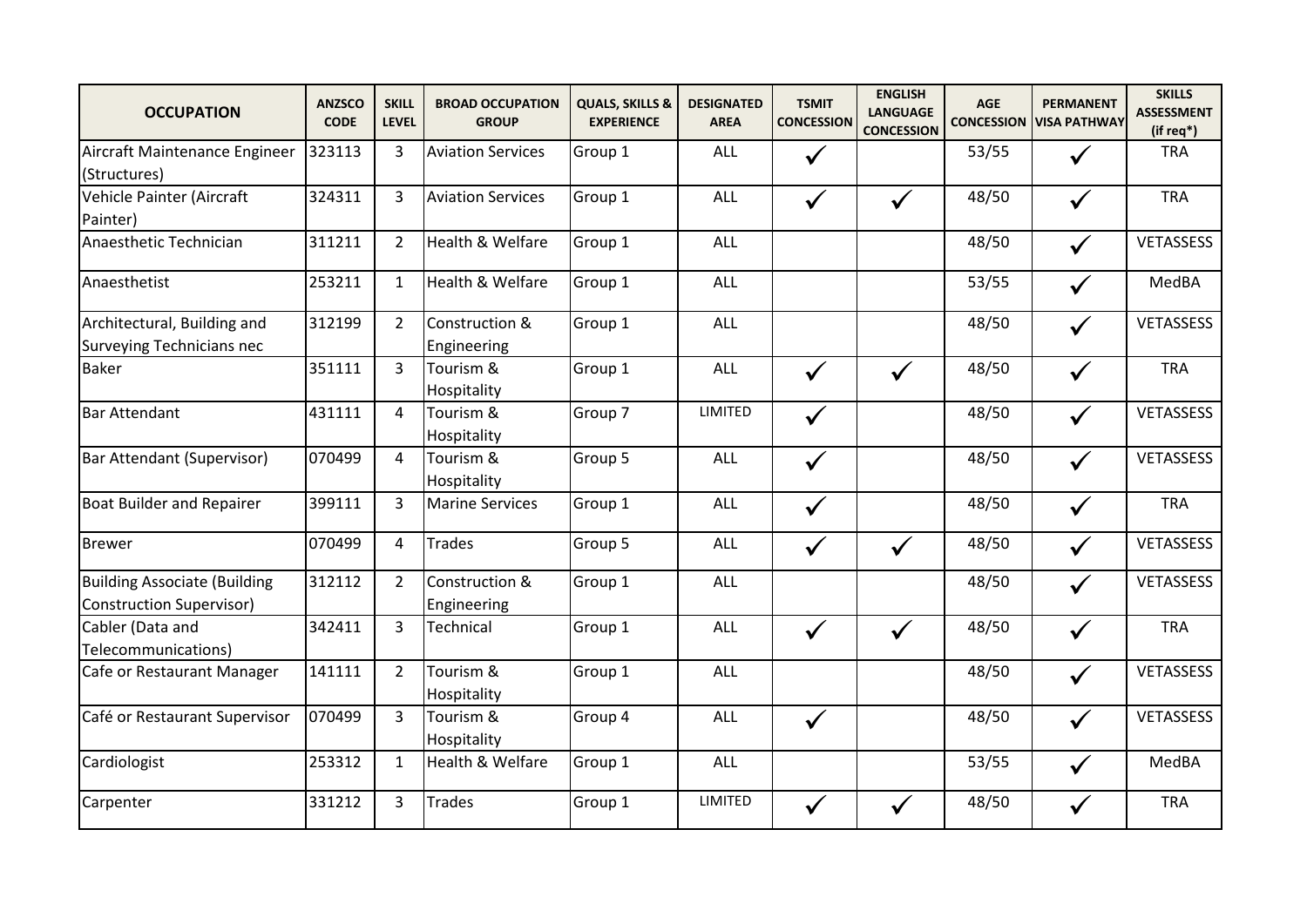| <b>OCCUPATION</b>                 | <b>ANZSCO</b><br><b>CODE</b> | <b>SKILL</b><br><b>LEVEL</b> | <b>BROAD OCCUPATION</b><br><b>GROUP</b> | <b>QUALS, SKILLS &amp;</b><br><b>EXPERIENCE</b> | <b>DESIGNATED</b><br><b>AREA</b> | <b>TSMIT</b><br><b>CONCESSION</b> | <b>ENGLISH</b><br><b>LANGUAGE</b><br><b>CONCESSION</b> | <b>AGE</b><br><b>CONCESSION</b> | <b>PERMANENT</b><br><b>VISA PATHWAY</b> | <b>SKILLS</b><br><b>ASSESSMENT</b><br>(if req*) |
|-----------------------------------|------------------------------|------------------------------|-----------------------------------------|-------------------------------------------------|----------------------------------|-----------------------------------|--------------------------------------------------------|---------------------------------|-----------------------------------------|-------------------------------------------------|
| Chef                              | 351311                       | $\overline{2}$               | Tourism &<br>Hospitality                | Group 2                                         | <b>ALL</b>                       |                                   |                                                        | 48/50                           | $\checkmark$                            | <b>TRA</b>                                      |
| Child Care Centre Manager         | 134111                       | $\mathbf{1}$                 | <b>Social Services</b>                  | Group 1                                         | <b>ALL</b>                       |                                   |                                                        | 53/55                           | $\checkmark$                            | <b>ACECQA</b>                                   |
| Child Care Group Leader           | 421111                       | $\overline{2}$               | <b>Social Services</b>                  | Group 1                                         | ALL                              |                                   |                                                        | 48/50                           | $\checkmark$                            | <b>ACECQA</b>                                   |
| Child Care Worker                 | 421111                       | $\overline{3}$               | <b>Social Services</b>                  | Group 6                                         | <b>ALL</b>                       | $\checkmark$                      |                                                        | 48/50                           | $\checkmark$                            | <b>ACECQA</b>                                   |
| Chiropractor                      | 252111                       | $\mathbf{1}$                 | Health & Welfare                        | Group 1                                         | ALL                              |                                   |                                                        | 53/55                           | $\checkmark$                            | <b>CCEA</b>                                     |
| <b>Civil Engineer</b>             | 233211                       | $\mathbf{1}$                 | Engineering                             | Group 1                                         | <b>ALL</b>                       |                                   |                                                        | 53/55                           | $\checkmark$                            | Engineers<br>Australia                          |
| Civil Engineering Draftsperson    | 312211                       | $\overline{2}$               | Engineering                             | Group 1                                         | ALL                              |                                   |                                                        | 48/50                           | ✓                                       | <b>VETASSESS or</b><br>Engineers<br>Australia   |
| <b>Clinical Haematologist</b>     | 253313                       | $\mathbf{1}$                 | Health & Welfare                        | Group 1                                         | ALL                              |                                   |                                                        | 53/55                           | $\checkmark$                            | MedBA                                           |
| <b>Clinical Psychologist</b>      | 272311                       | $\mathbf{1}$                 | Health & Welfare                        | Group 1                                         | ALL                              |                                   |                                                        | 53/55                           |                                         | <b>APS</b>                                      |
| <b>Commercial Housekeeper</b>     | 811411                       | 5                            | Tourism &<br>Hospitality                | Group 8                                         | <b>LIMITED</b>                   | $\checkmark$                      | $\checkmark$                                           |                                 |                                         | VETASSESS                                       |
| Conference and Event<br>Organiser | 149311                       | $\overline{2}$               | Management &<br>Admin                   | Group 1                                         | ALL                              |                                   |                                                        | 48/50                           | $\checkmark$                            | <b>VETASSESS</b>                                |
| Contract Administrator            | 511111                       | $\overline{2}$               | <b>Marine Services</b>                  | Group 1                                         | <b>ALL</b>                       |                                   |                                                        | 48/50                           | $\checkmark$                            | <b>VETASSESS</b>                                |
| Cook                              | 351411                       | $\overline{3}$               | Tourism &<br>Hospitality                | Group 2                                         | ALL                              | $\checkmark$                      | $\checkmark$                                           | 48/50                           | $\checkmark$                            | <b>TRA</b>                                      |
| Crop Farmers (nec)                | 121299                       | $\mathbf{1}$                 | Agriculture                             | Group 1                                         | ALL                              |                                   |                                                        | 53/55                           | $\checkmark$                            | VETASSESS                                       |
| <b>Customer Service Manager</b>   | 149212                       | $\overline{2}$               | Management &<br>Admin                   | Group 1                                         | <b>ALL</b>                       |                                   |                                                        | 48/50                           | $\checkmark$                            | VETASSESS                                       |
| Dairy Cattle Farmer               | 121313                       | $\mathbf{1}$                 | Agriculture                             | Group 1                                         | <b>ALL</b>                       |                                   |                                                        | 53/55                           | $\checkmark$                            | <b>VETASSESS</b>                                |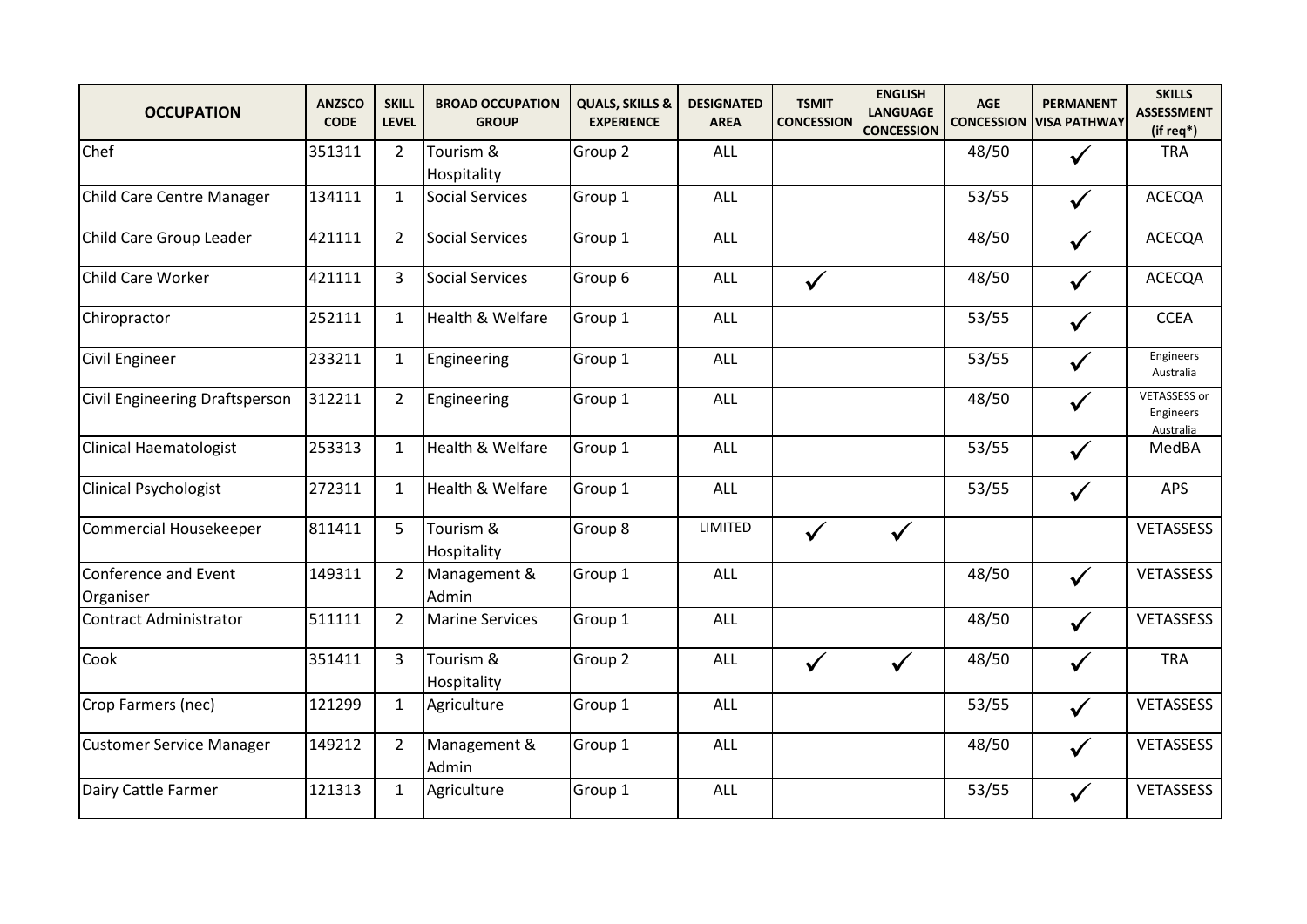| <b>OCCUPATION</b>                               | <b>ANZSCO</b><br><b>CODE</b> | <b>SKILL</b><br><b>LEVEL</b> | <b>BROAD OCCUPATION</b><br><b>GROUP</b> | <b>QUALS, SKILLS &amp;</b><br><b>EXPERIENCE</b> | <b>DESIGNATED</b><br><b>AREA</b> | <b>TSMIT</b><br><b>CONCESSION</b> | <b>ENGLISH</b><br><b>LANGUAGE</b><br><b>CONCESSION</b> | <b>AGE</b><br><b>CONCESSION</b> | <b>PERMANENT</b><br><b>VISA PATHWAY</b> | <b>SKILLS</b><br><b>ASSESSMENT</b><br>(if req*) |
|-------------------------------------------------|------------------------------|------------------------------|-----------------------------------------|-------------------------------------------------|----------------------------------|-----------------------------------|--------------------------------------------------------|---------------------------------|-----------------------------------------|-------------------------------------------------|
| Database Administrator                          | 262111                       | $\mathbf{1}$                 | <b>ICT</b>                              | Group 1                                         | <b>ALL</b>                       |                                   |                                                        | 53/55                           | $\checkmark$                            | <b>ACS</b>                                      |
| Deck Hand                                       | 899211                       | 4                            | Tourism &<br>Hospitality                | Group 7                                         | ALL                              | $\checkmark$                      | $\checkmark$                                           | 48/50                           | $\checkmark$                            | VETASSESS                                       |
| <b>Dental Assistant</b>                         | 423211                       | 4                            | Health & Welfare                        | Group 6                                         | <b>ALL</b>                       | $\checkmark$                      |                                                        | 48/50                           | $\checkmark$                            | <b>VETASSESS</b>                                |
| Dental Hygienist                                | 411211                       | $\overline{2}$               | Health & Welfare                        | Group 1                                         | ALL                              |                                   |                                                        | 48/50                           | $\checkmark$                            | <b>VETASSESS</b>                                |
| Dental Technician                               | 411213                       | $\overline{2}$               | Health & Welfare                        | Group 1                                         | ALL                              |                                   |                                                        | 48/50                           | $\checkmark$                            | <b>TRA</b>                                      |
| Dentist                                         | 252312                       | $\mathbf{1}$                 | Health & Welfare                        | Group 1                                         | <b>ALL</b>                       |                                   |                                                        | 53/55                           | $\checkmark$                            | <b>ADC</b>                                      |
| Dermatologist                                   | 253911                       | $\mathbf{1}$                 | Health & Welfare                        | Group 1                                         | <b>ALL</b>                       |                                   |                                                        | 53/55                           | $\checkmark$                            | MedBA                                           |
| Diesel Motor Mechanic                           | 321212                       | 3                            | Mechanical                              | Group 1                                         | ALL                              | $\checkmark$                      | $\checkmark$                                           | 48/50                           | $\checkmark$                            | <b>TRA</b>                                      |
| <b>Diver</b>                                    | 399911                       | 3                            | <b>Marine Services</b>                  | Group 1                                         | ALL                              | ✓                                 | $\checkmark$                                           | 48/50                           | $\checkmark$                            | VETASSESS                                       |
| Diving Instructor (Open Water)                  | 452311                       | 3                            | Tourism &<br>Hospitality                | Group 1                                         | ALL                              | $\checkmark$                      |                                                        | 48/50                           | $\checkmark$                            | <b>VETASSESS</b>                                |
| Diving Instructor (Tourism or<br>Photography)   | 070499                       | $\overline{3}$               | Tourism &<br>Hospitality                | Group 4                                         | ALL                              | $\checkmark$                      |                                                        | 48/50                           | $\checkmark$                            | VETASSESS                                       |
| Early Childhood (Pre-primary<br>School) Teacher | 241111                       | $\mathbf{1}$                 | <b>Social Services</b>                  | Group 1                                         | ALL                              |                                   |                                                        | 53/55                           | $\checkmark$                            | <b>AITSL</b>                                    |
| <b>Earthmoving Plant Operator</b><br>(General)  | 721211                       | 4                            | <b>Trades</b>                           | Group 7                                         | ALL                              | $\checkmark$                      | $\checkmark$                                           | 48/50                           | $\checkmark$                            | <b>VETASSESS</b>                                |
| Electrician                                     | 341111                       | $\overline{3}$               | <b>Trades</b>                           | Group 1                                         | ALL                              | $\checkmark$                      |                                                        | 48/50                           | $\checkmark$                            | <b>TRA</b>                                      |
| <b>Electronic Instrument Trades</b><br>Worker   | 342314                       | 3                            | Technical                               | Group 1                                         | ALL                              | $\checkmark$                      | $\checkmark$                                           | 48/50                           | $\checkmark$                            | <b>TRA</b>                                      |
| Emergency Medicine Specialist 253912            |                              | $\mathbf{1}$                 | Health & Welfare                        | Group 1                                         | ALL                              |                                   |                                                        | 53/55                           | $\checkmark$                            | MedBA                                           |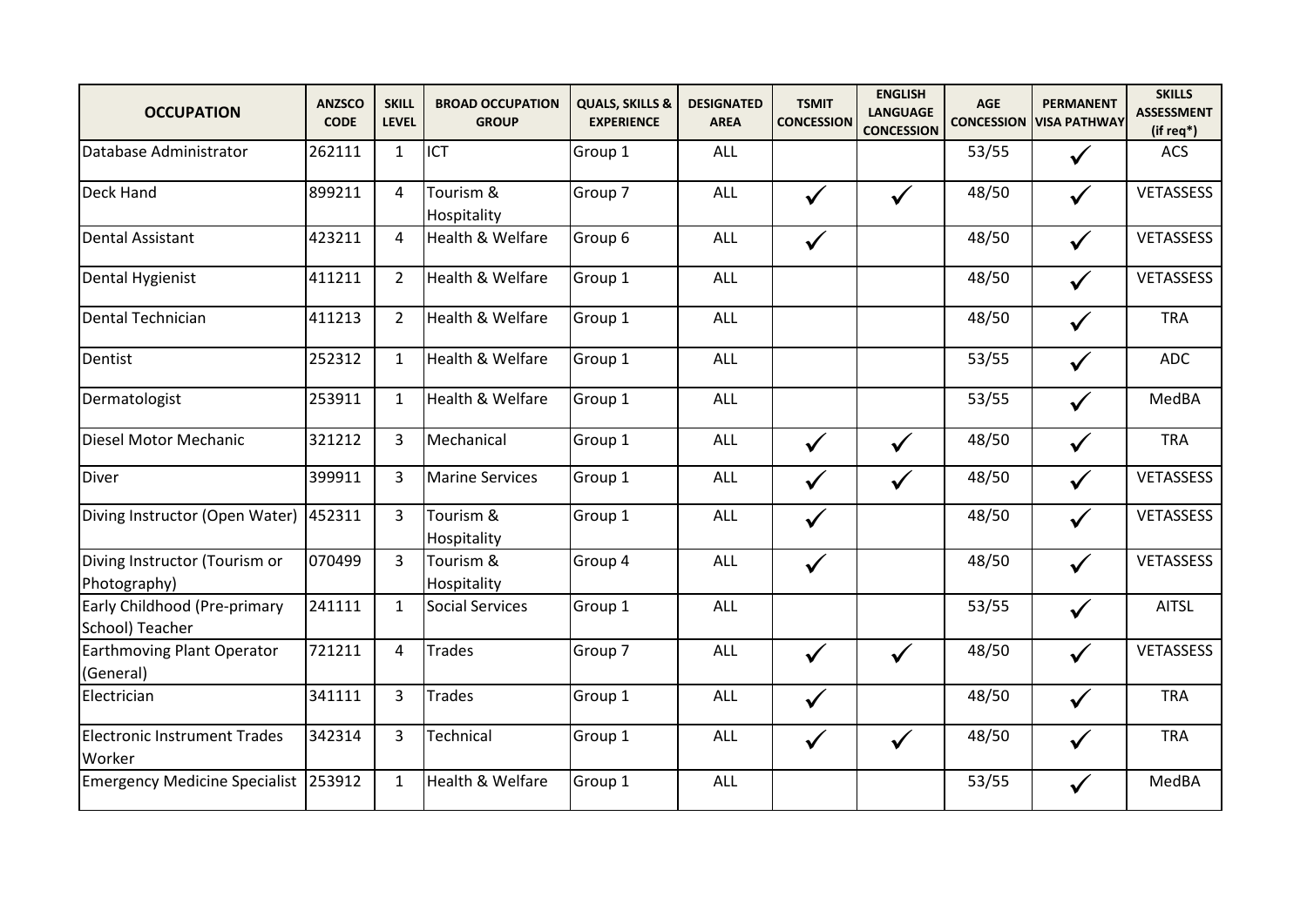| <b>OCCUPATION</b>                                    | <b>ANZSCO</b><br><b>CODE</b> | <b>SKILL</b><br><b>LEVEL</b> | <b>BROAD OCCUPATION</b><br><b>GROUP</b> | <b>QUALS, SKILLS &amp;</b><br><b>EXPERIENCE</b> | <b>DESIGNATED</b><br><b>AREA</b> | <b>TSMIT</b><br><b>CONCESSION</b> | <b>ENGLISH</b><br><b>LANGUAGE</b><br><b>CONCESSION</b> | <b>AGE</b><br><b>CONCESSION</b> | <b>PERMANENT</b><br><b>VISA PATHWAY</b> | <b>SKILLS</b><br><b>ASSESSMENT</b><br>(if req*) |
|------------------------------------------------------|------------------------------|------------------------------|-----------------------------------------|-------------------------------------------------|----------------------------------|-----------------------------------|--------------------------------------------------------|---------------------------------|-----------------------------------------|-------------------------------------------------|
| Endocrinologist                                      | 253315                       | $\mathbf{1}$                 | Health & Welfare                        | Group 1                                         | ALL                              |                                   |                                                        | 53/55                           |                                         | MedBA                                           |
| <b>Enrolled Nurse</b>                                | 411411                       | $\overline{2}$               | Health & Welfare                        | Group 1                                         | <b>ALL</b>                       |                                   |                                                        | 48/50                           | $\checkmark$                            | <b>ANMAC</b>                                    |
| <b>External Auditor</b>                              | 221213                       | $\mathbf{1}$                 | Finance                                 | Group 1                                         | ALL                              |                                   |                                                        | 53/55                           | $\checkmark$                            | CAANZ CPAA<br><b>IPA</b>                        |
| Farm Inspector                                       | 070499                       | $\overline{3}$               | Agriculture                             | Group 4                                         | ALL                              | $\checkmark$                      | $\checkmark$                                           | 48/50                           | $\checkmark$                            | <b>VETASSESS</b>                                |
| <b>Farm Supervisor</b>                               | 070499                       | $\overline{3}$               | Agriculture                             | Group 4                                         | ALL                              | $\checkmark$                      | $\checkmark$                                           | 48/50                           | $\checkmark$                            | <b>VETASSESS</b>                                |
| Fitter-Welder                                        | 323213                       | 3                            | Construction &<br>Engineering           | Group 1                                         | ALL                              | $\checkmark$                      | $\checkmark$                                           | 48/50                           | $\checkmark$                            | <b>TRA</b>                                      |
| Food Trades Assistants (nec)                         | 851299                       | 5                            | Tourism &<br>Hospitality                | Group 8                                         | <b>LIMITED</b>                   | $\checkmark$                      |                                                        |                                 |                                         | VETASSESS                                       |
| <b>Forklift Driver</b>                               | 721311                       | $\overline{4}$               | <b>Trades</b>                           | Group 7                                         | <b>LIMITED</b>                   | $\checkmark$                      | $\checkmark$                                           | 48/50                           | $\checkmark$                            | VETASSESS                                       |
| Fruit or Nut Farm Worker                             | 841211                       | 5                            | Agriculture                             | Group 8                                         | LIMITED                          | $\checkmark$                      | $\checkmark$                                           |                                 |                                         | VETASSESS                                       |
| Fruit or Nut Picker                                  | 841212                       | 5                            | Agriculture                             | Group 8                                         | <b>LIMITED</b>                   | $\checkmark$                      | $\checkmark$                                           |                                 |                                         | VETASSESS                                       |
| Gastroenterologist                                   | 253316                       | $\mathbf{1}$                 | Health & Welfare                        | Group 1                                         | <b>ALL</b>                       |                                   |                                                        | 53/55                           | $\checkmark$                            | MedBA                                           |
| <b>General Practitioner</b>                          | 253111                       | $\mathbf{1}$                 | Health & Welfare                        | Group 1                                         | ALL                              |                                   |                                                        | 53/55                           | $\checkmark$                            | MedBA                                           |
| Geologist                                            | 234411                       | $\mathbf{1}$                 | Professionals                           | Group 1                                         | ALL                              |                                   |                                                        | 53/55                           | $\checkmark$                            | VETASSESS                                       |
| <b>Health and Welfare Services</b><br>Managers (nec) | 134299                       | $\mathbf{1}$                 | Health & Welfare                        | Group 1                                         | ALL                              |                                   |                                                        | 53/55                           | $\checkmark$                            | VETASSESS                                       |
| <b>Hotel or Motel Manager</b>                        | 141311                       | $\overline{2}$               | Tourism &<br>Hospitality                | Group 1                                         | <b>ALL</b>                       |                                   |                                                        | 48/50                           | $\checkmark$                            | VETASSESS                                       |
| <b>Hotel or Motel Receptionist</b>                   | 542113                       | 4                            | Tourism &<br>Hospitality                | Group 7                                         | ALL                              | $\checkmark$                      |                                                        | 48/50                           | $\checkmark$                            | <b>VETASSESS</b>                                |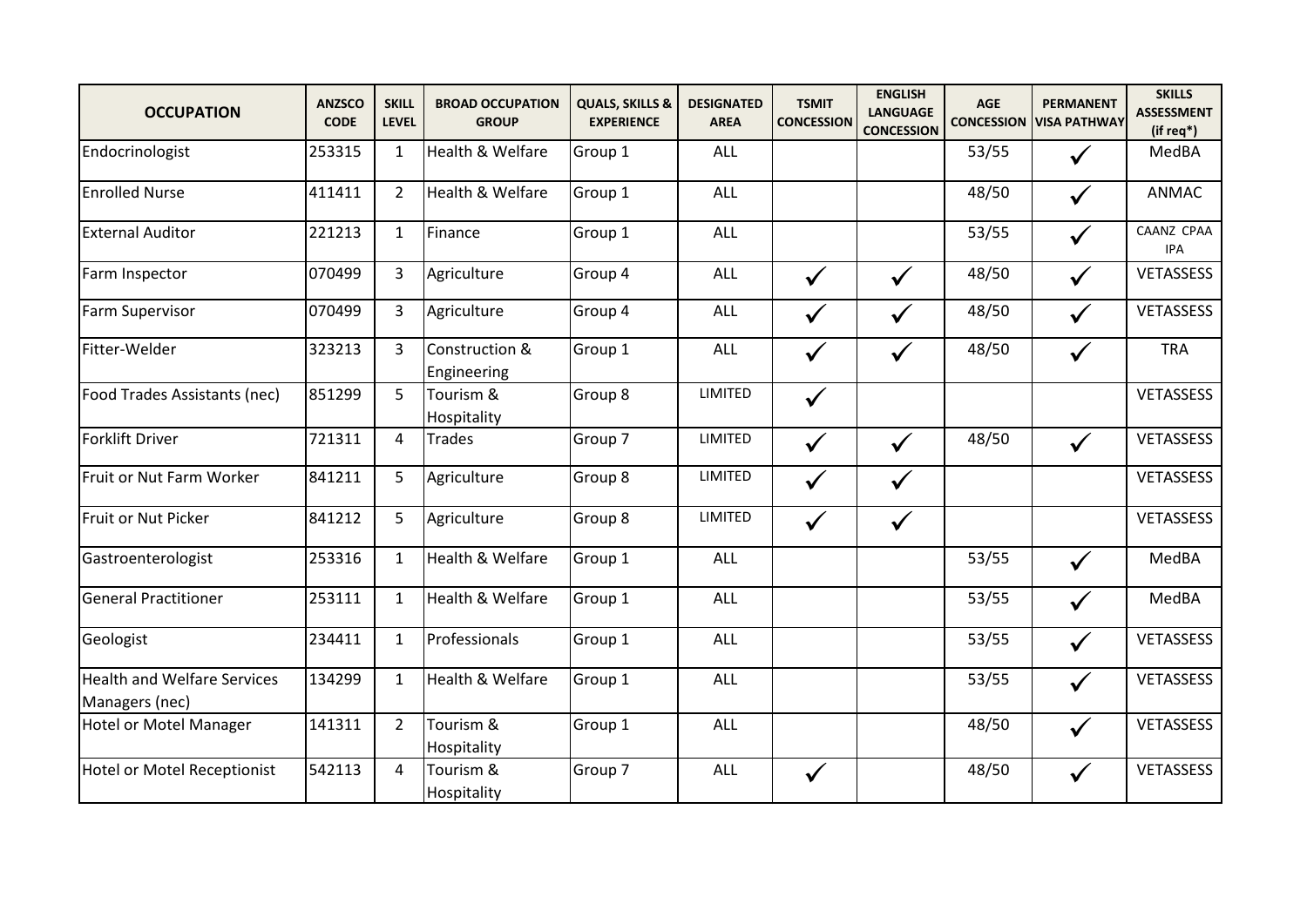| <b>OCCUPATION</b>                            | <b>ANZSCO</b><br><b>CODE</b> | <b>SKILL</b><br><b>LEVEL</b> | <b>BROAD OCCUPATION</b><br><b>GROUP</b> | <b>QUALS, SKILLS &amp;</b><br><b>EXPERIENCE</b> | <b>DESIGNATED</b><br><b>AREA</b> | <b>TSMIT</b><br><b>CONCESSION</b> | <b>ENGLISH</b><br><b>LANGUAGE</b><br><b>CONCESSION</b> | <b>AGE</b><br><b>CONCESSION</b> | <b>PERMANENT</b><br><b>VISA PATHWAY</b> | <b>SKILLS</b><br><b>ASSESSMENT</b><br>(if req*) |
|----------------------------------------------|------------------------------|------------------------------|-----------------------------------------|-------------------------------------------------|----------------------------------|-----------------------------------|--------------------------------------------------------|---------------------------------|-----------------------------------------|-------------------------------------------------|
| <b>Hotel Service Manager</b>                 | 431411                       | $\overline{2}$               | Tourism &<br>Hospitality                | Group 1                                         | ALL                              |                                   | $\checkmark$                                           | 48/50                           | $\checkmark$                            | VETASSESS                                       |
| Housekeeping Supervisor                      | 070499                       | 4                            | Tourism &<br>Hospitality                | Group 5                                         | <b>ALL</b>                       | $\checkmark$                      |                                                        | 48/50                           | $\checkmark$                            | <b>VETASSESS</b>                                |
| Intensive Care Specialist                    | 253317                       | $\mathbf{1}$                 | Health & Welfare                        | Group 1                                         | ALL                              |                                   |                                                        | 53/55                           | $\checkmark$                            | MedBA                                           |
| <b>Internal Auditor</b>                      | 221214                       | $\mathbf{1}$                 | Finance                                 | Group 1                                         | <b>ALL</b>                       |                                   |                                                        | 53/55                           | $\checkmark$                            | <b>VETASSESS</b>                                |
| Landscape Gardener                           | 362213                       | 3                            | <b>Trades</b>                           | Group 1                                         | ALL                              | $\checkmark$                      |                                                        | 48/50                           | $\checkmark$                            | <b>TRA</b>                                      |
| Life Science Technician                      | 311413                       | $\overline{2}$               | Professionals                           | Group 1                                         | <b>ALL</b>                       |                                   |                                                        | 48/50                           | $\checkmark$                            | VETASSESS                                       |
| Marine Biologist                             | 234516                       | $\mathbf{1}$                 | Professionals                           | Group 1                                         | ALL                              |                                   |                                                        | 53/55                           | $\checkmark$                            | VETASSESS                                       |
| <b>Marine Environment</b><br>Interpreter     | 070499                       | $\mathbf{1}$                 | Tourism &<br>Hospitality                | Group 3                                         | <b>ALL</b>                       |                                   |                                                        | 48/50                           | $\checkmark$                            | <b>VETASSESS</b>                                |
| Marine Surveyor                              | 231215                       | $\mathbf{1}$                 | <b>Marine Services</b>                  | Group 1                                         | ALL                              |                                   |                                                        | 53/55                           | $\checkmark$                            | AMSA                                            |
| <b>Mechanical Engineering</b><br>Technician  | 312512                       | $\overline{2}$               | Engineering                             | Group 1                                         | <b>ALL</b>                       |                                   |                                                        | 48/50                           | $\checkmark$                            | <b>TRA</b>                                      |
| <b>Medical Administrator</b>                 | 134211                       | $\mathbf{1}$                 | Health & Welfare                        | Group 1                                         | ALL                              |                                   |                                                        | 53/55                           | $\checkmark$                            | VETASSESS                                       |
| Medical Diagnostic Radiographe 251211        |                              | $\mathbf{1}$                 | Health & Welfare                        | Group 1                                         | <b>ALL</b>                       |                                   |                                                        | 53/55                           | $\checkmark$                            | <b>ASMIRT</b>                                   |
| <b>Medical Oncologist</b>                    | 253314                       | $\mathbf{1}$                 | Health & Welfare                        | Group 1                                         | ALL                              |                                   |                                                        | 53/55                           | $\checkmark$                            | MedBA                                           |
| <b>Medical Practitioners</b>                 | 253999                       | $\mathbf{1}$                 | Health & Welfare                        | Group 1                                         | <b>ALL</b>                       |                                   |                                                        | 53/55                           | $\checkmark$                            | MedBA                                           |
| Metal Fabricator/Boilermaker                 | 322311                       | $\overline{3}$               | Construction &<br>Engineering           | Group 1                                         | ALL                              | $\checkmark$                      | $\checkmark$                                           | 48/50                           | $\checkmark$                            | <b>TRA</b>                                      |
| <b>Metal Fitters and Machinists</b><br>(nec) | 323299                       | 3                            | Construction &<br>Engineering           | Group 1                                         | ALL                              | $\checkmark$                      | $\checkmark$                                           | 48/50                           | $\checkmark$                            | <b>TRA</b>                                      |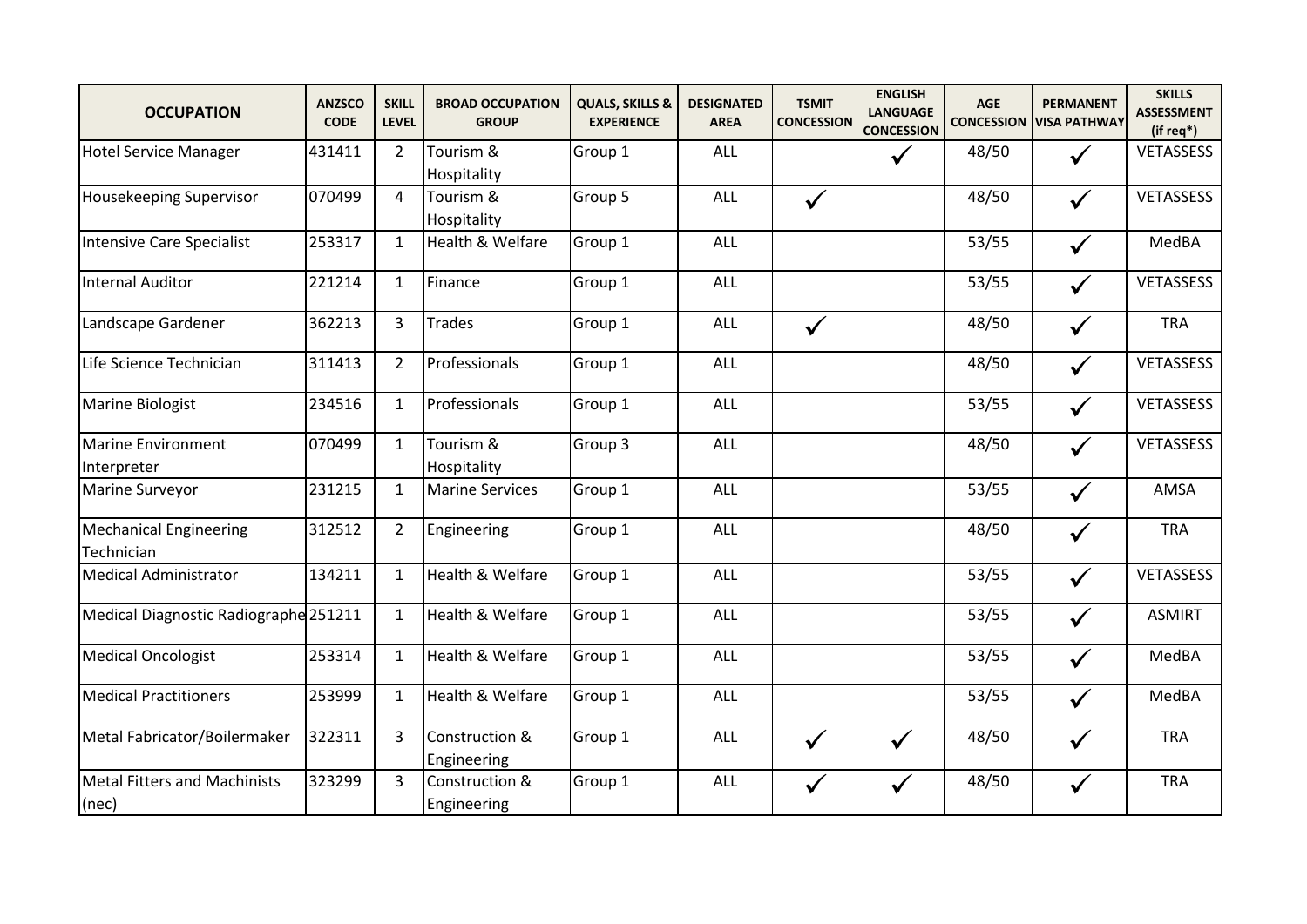| <b>OCCUPATION</b>                                | <b>ANZSCO</b><br><b>CODE</b> | <b>SKILL</b><br><b>LEVEL</b> | <b>BROAD OCCUPATION</b><br><b>GROUP</b> | <b>QUALS, SKILLS &amp;</b><br><b>EXPERIENCE</b> | <b>DESIGNATED</b><br><b>AREA</b> | <b>TSMIT</b><br><b>CONCESSION</b> | <b>ENGLISH</b><br><b>LANGUAGE</b><br><b>CONCESSION</b> | <b>AGE</b><br><b>CONCESSION</b> | <b>PERMANENT</b><br><b>VISA PATHWAY</b> | <b>SKILLS</b><br><b>ASSESSMENT</b><br>$(ifreq*)$ |
|--------------------------------------------------|------------------------------|------------------------------|-----------------------------------------|-------------------------------------------------|----------------------------------|-----------------------------------|--------------------------------------------------------|---------------------------------|-----------------------------------------|--------------------------------------------------|
| Midwife                                          | 254111                       | $\mathbf{1}$                 | Health & Welfare                        | Group 1                                         | <b>ALL</b>                       |                                   |                                                        | 53/55                           | $\checkmark$                            | ANMAC                                            |
| Mixed Crop and Livestock Farm 841611<br>Worker   |                              | 5                            | Agriculture                             | Group 8                                         | LIMITED                          | $\checkmark$                      | $\checkmark$                                           |                                 |                                         | VETASSESS                                        |
| Mobile Plant Operators (nec)                     | 721999                       | 4                            | <b>Trades</b>                           | Group 7                                         | LIMITED                          | $\checkmark$                      | $\checkmark$                                           | 48/50                           | $\checkmark$                            | VETASSESS                                        |
| Motor Mechanic (General)                         | 321211                       | 3                            | Mechanical                              | Group 1                                         | <b>ALL</b>                       | $\checkmark$                      | $\checkmark$                                           | 48/50                           | $\checkmark$                            | <b>TRA</b>                                       |
| Motorcycle Mechanic                              | 321213                       | 3                            | Mechanical                              | Group 1                                         | ALL                              | $\checkmark$                      | $\checkmark$                                           | 48/50                           | $\checkmark$                            | <b>TRA</b>                                       |
| Multimedia Specialist                            | 261211                       | $\mathbf{1}$                 | Media &<br>Communication                | Group 1                                         | ALL                              |                                   |                                                        | 53/55                           | $\checkmark$                            | ACS                                              |
| Naval Architect (Marine<br>Designer)             | 233916                       | $\mathbf{1}$                 | <b>Marine Services</b>                  | Group 1                                         | ALL                              |                                   |                                                        | 53/55                           | $\checkmark$                            | Engineers<br>Australia                           |
| Neurologist                                      | 253318                       | $\mathbf{1}$                 | Health & Welfare                        | Group 1                                         | ALL                              |                                   |                                                        | 53/55                           | $\checkmark$                            | MedBA                                            |
| <b>Night Auditor</b>                             | 070499                       | $\overline{3}$               | Tourism &<br>Hospitality                | Group 4                                         | ALL                              | $\checkmark$                      |                                                        | 48/50                           | $\checkmark$                            | VETASSESS                                        |
| <b>Nurse Practitioner</b>                        | 254411                       | $\mathbf{1}$                 | Health & Welfare                        | Group 1                                         | ALL                              |                                   |                                                        | 53/55                           | $\checkmark$                            | <b>ANMAC</b>                                     |
| <b>Nursing Support Worker</b>                    | 423312                       | 4                            | Health & Welfare                        | Group 6                                         | <b>ALL</b>                       | $\checkmark$                      |                                                        | 48/50                           | $\checkmark$                            | VETASSESS                                        |
| Obstetrician & Gynaecologist                     | 253913                       | $\mathbf{1}$                 | Health & Welfare                        | Group 1                                         | ALL                              |                                   |                                                        | 53/55                           | $\checkmark$                            | MedBA                                            |
| Occupational Health and Safety 251312<br>Adviser |                              | $\mathbf{1}$                 | Health & Welfare                        | Group 1                                         | ALL                              |                                   |                                                        | 53/55                           | $\checkmark$                            | <b>VETASSESS</b>                                 |
| <b>Occupational Therapist</b>                    | 252411                       | $\mathbf{1}$                 | Health & Welfare                        | Group 1                                         | <b>ALL</b>                       |                                   |                                                        | 53/55                           | $\checkmark$                            | <b>OTC</b>                                       |
| <b>Office Manager</b>                            | 512111                       | $\overline{2}$               | Management &<br>Admin                   | Group 1                                         | LIMITED                          |                                   |                                                        | 48/50                           | $\checkmark$                            | VETASSESS                                        |
| Ophthalmologist                                  | 253914                       | $\mathbf{1}$                 | Health & Welfare                        | Group 1                                         | ALL                              |                                   |                                                        | 53/55                           | $\checkmark$                            | MedBA                                            |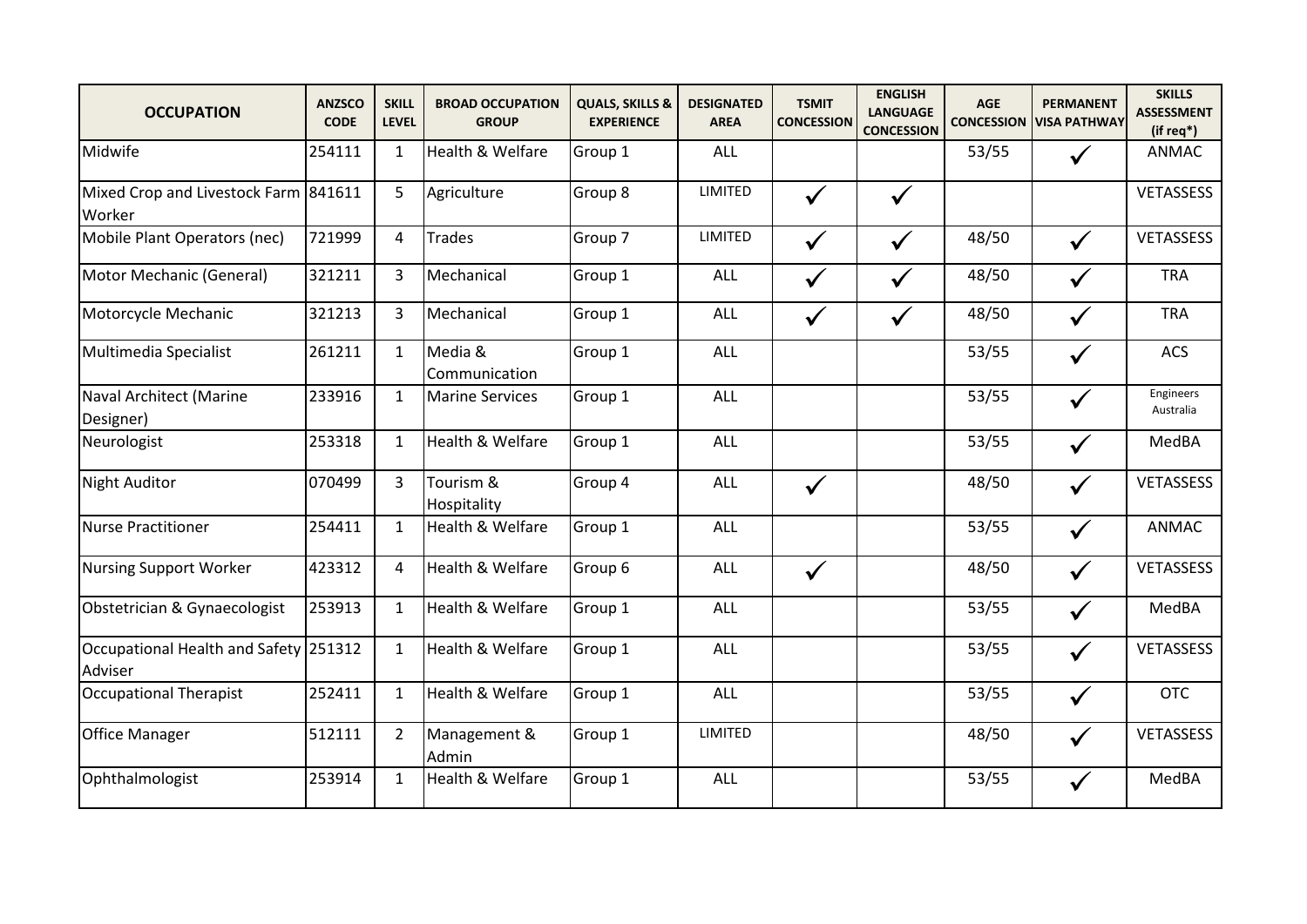| <b>OCCUPATION</b>                                       | <b>ANZSCO</b><br><b>CODE</b> | <b>SKILL</b><br><b>LEVEL</b> | <b>BROAD OCCUPATION</b><br><b>GROUP</b> | <b>QUALS, SKILLS &amp;</b><br><b>EXPERIENCE</b> | <b>DESIGNATED</b><br><b>AREA</b> | <b>TSMIT</b><br><b>CONCESSION</b> | <b>ENGLISH</b><br><b>LANGUAGE</b><br><b>CONCESSION</b> | <b>AGE</b><br><b>CONCESSION</b> | <b>PERMANENT</b><br><b>VISA PATHWAY</b> | <b>SKILLS</b><br><b>ASSESSMENT</b><br>(if req*) |
|---------------------------------------------------------|------------------------------|------------------------------|-----------------------------------------|-------------------------------------------------|----------------------------------|-----------------------------------|--------------------------------------------------------|---------------------------------|-----------------------------------------|-------------------------------------------------|
| Orthopaedic Surgeon                                     | 253514                       | $\mathbf{1}$                 | Health & Welfare                        | Group 1                                         | <b>ALL</b>                       |                                   |                                                        | 53/55                           | $\checkmark$                            | MedBA                                           |
| Osteopath                                               | 252112                       | $\mathbf{1}$                 | Health & Welfare                        | Group 1                                         | <b>ALL</b>                       |                                   |                                                        | 53/55                           | $\checkmark$                            | <b>AOAC</b>                                     |
| Other Hospitality Workers nec                           | 431999                       | 5                            | Tourism &<br>Hospitality                | Group 8                                         | LIMITED                          | $\checkmark$                      | $\checkmark$                                           |                                 |                                         | VETASSESS                                       |
| Other Hospitality, Retail and<br>Service Managers (nec) | 149999                       | $\overline{2}$               | Tourism &<br>Hospitality                | Group 1                                         | LIMITED                          |                                   |                                                        | 48/50                           | $\checkmark$                            | VETASSESS                                       |
| Outdoor Adventure Guides nec 452299                     |                              | 4                            | Tourism &<br>Hospitality                | Group 7                                         | ALL                              | $\checkmark$                      |                                                        | 48/50                           | $\checkmark$                            | VETASSESS                                       |
| Outdoor Adventure Instructor                            | 452215                       | 4                            | Tourism &<br>Hospitality                | Group 7                                         | ALL                              | $\checkmark$                      |                                                        | 48/50                           | $\checkmark$                            | <b>VETASSESS</b>                                |
| Paediatrician                                           | 253321                       | $\mathbf{1}$                 | Health & Welfare                        | Group 1                                         | ALL                              |                                   |                                                        | 53/55                           | $\checkmark$                            | MedBA                                           |
| Pastry Cook                                             | 351112                       | 3                            | Tourism &<br>Hospitality                | Group 1                                         | ALL                              | $\checkmark$                      | $\checkmark$                                           | 48/50                           | $\checkmark$                            | <b>TRA</b>                                      |
| Personal Assistant                                      | 521111                       | $\overline{2}$               | Management &<br>Admin                   | Group 1                                         | LIMITED                          |                                   |                                                        | 48/50                           | $\checkmark$                            | VETASSESS                                       |
| Personal Care Assistant                                 | 423313                       | 4                            | Health & Welfare                        | Group 6                                         | ALL                              | $\checkmark$                      |                                                        | 48/50                           | $\checkmark$                            | VETASSESS                                       |
| Physiotherapist                                         | 252511                       | $\mathbf{1}$                 | Health & Welfare                        | Group 1                                         | <b>ALL</b>                       |                                   |                                                        | 53/55                           | $\checkmark$                            | <b>APC</b>                                      |
| Plastic & Reconstructive Surgeo 253517                  |                              | $\mathbf{1}$                 | Health & Welfare                        | Group 1                                         | ALL                              |                                   |                                                        | 53/55                           | $\checkmark$                            | MedBA                                           |
| Podiatrist                                              | 252611                       | $\mathbf{1}$                 | Health & Welfare                        | Group 1                                         | ALL                              |                                   |                                                        | 53/55                           | $\checkmark$                            | PodBA                                           |
| Preschool Aide                                          | 422115                       | 4                            | <b>Social Services</b>                  | Group 6                                         | ALL                              | $\checkmark$                      |                                                        | 48/50                           | $\checkmark$                            | VETASSESS                                       |
| <b>Pressure Welder</b>                                  | 322312                       | 3                            | Construction &<br>Engineering           | Group 1                                         | ALL                              | $\checkmark$                      | $\checkmark$                                           | 48/50                           | $\checkmark$                            | <b>TRA</b>                                      |
| <b>Primary Products Inspectors</b><br>(nec)             | 311399                       | $\overline{2}$               | Agriculture                             | Group 1                                         | ALL                              |                                   |                                                        | 48/50                           | $\checkmark$                            | <b>VETASSESS</b>                                |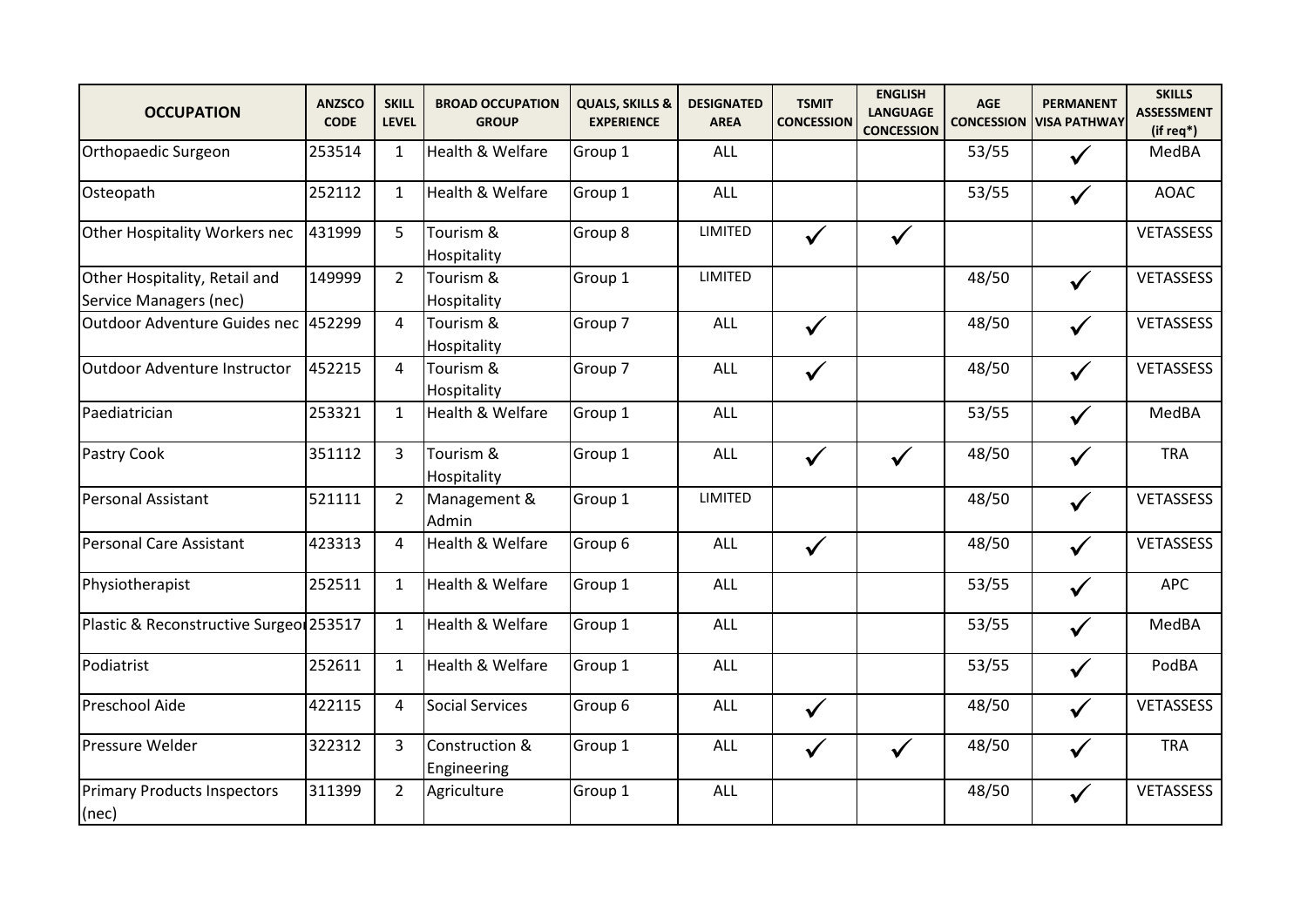| <b>OCCUPATION</b>                                          | <b>ANZSCO</b><br><b>CODE</b> | <b>SKILL</b><br><b>LEVEL</b> | <b>BROAD OCCUPATION</b><br><b>GROUP</b> | <b>QUALS, SKILLS &amp;</b><br><b>EXPERIENCE</b> | <b>DESIGNATED</b><br><b>AREA</b> | <b>TSMIT</b><br><b>CONCESSION</b> | <b>ENGLISH</b><br><b>LANGUAGE</b><br><b>CONCESSION</b> | AGE   | <b>PERMANENT</b><br><b>CONCESSION VISA PATHWAY</b> | <b>SKILLS</b><br><b>ASSESSMENT</b><br>$(ifreq*)$ |
|------------------------------------------------------------|------------------------------|------------------------------|-----------------------------------------|-------------------------------------------------|----------------------------------|-----------------------------------|--------------------------------------------------------|-------|----------------------------------------------------|--------------------------------------------------|
| Program or Project<br>Administrator                        | 511112                       | $\overline{2}$               | <b>Marine Services</b>                  | Group 1                                         | ALL                              |                                   |                                                        | 48/50 |                                                    | <b>VETASSESS</b>                                 |
| Psychiatrist                                               | 253411                       | $\mathbf{1}$                 | Health & Welfare                        | Group 1                                         | ALL                              |                                   |                                                        | 53/55 | $\checkmark$                                       | MedBA                                            |
| <b>Quality Assurance Manager</b>                           | 139914                       | $\mathbf{1}$                 | <b>Aviation Services</b>                | Group 1                                         | ALL                              |                                   |                                                        | 53/55 | $\checkmark$                                       | <b>VETASSESS</b>                                 |
| <b>Radiation Oncologist</b>                                | 253918                       | $\mathbf{1}$                 | Health & Welfare                        | Group 1                                         | ALL                              |                                   |                                                        | 53/55 | $\checkmark$                                       | MedBA                                            |
| Registered Nurse (Aged Care)                               | 254412                       | $\mathbf{1}$                 | Health & Welfare                        | Group 1                                         | ALL                              |                                   |                                                        | 53/55 | $\checkmark$                                       | <b>ANMAC</b>                                     |
| Registered Nurse (Child and<br>Family Health)              | 254413                       | $\mathbf{1}$                 | Health & Welfare                        | Group 1                                         | ALL                              |                                   |                                                        | 53/55 | $\checkmark$                                       | <b>ANMAC</b>                                     |
| <b>Registered Nurse (Community</b><br>Health)              | 254413                       | $\mathbf{1}$                 | <b>Health &amp; Welfare</b>             | Group 1                                         | ALL                              |                                   |                                                        | 53/55 | $\checkmark$                                       | ANMAC                                            |
| <b>Registered Nurse (Critical Care</b><br>and Emergency)   | 254415                       | $\mathbf{1}$                 | Health & Welfare                        | Group 1                                         | ALL                              |                                   |                                                        | 53/55 | $\checkmark$                                       | <b>ANMAC</b>                                     |
| <b>Registered Nurse</b><br>(Developmental Disability)      | 254416                       | $\mathbf{1}$                 | Health & Welfare                        | Group 1                                         | <b>ALL</b>                       |                                   |                                                        | 53/55 | $\checkmark$                                       | <b>ANMAC</b>                                     |
| <b>Registered Nurse (Disability</b><br>and Rehabilitation) | 254416                       | $\mathbf{1}$                 | Health & Welfare                        | Group 1                                         | ALL                              |                                   |                                                        | 53/55 | $\checkmark$                                       | <b>ANMAC</b>                                     |
| <b>Registered Nurse (Medical</b><br>Practice)              | 254421                       | $\mathbf{1}$                 | Health & Welfare                        | Group 1                                         | ALL                              |                                   |                                                        | 53/55 | $\checkmark$                                       | <b>ANMAC</b>                                     |
| <b>Registered Nurse (Medical)</b>                          | 254418                       | $\mathbf{1}$                 | Health & Welfare                        | Group 1                                         | ALL                              |                                   |                                                        | 53/55 | $\checkmark$                                       | <b>ANMAC</b>                                     |
| <b>Registered Nurse (Mental</b><br>Health)                 | 254422                       | $\mathbf{1}$                 | Health & Welfare                        | Group 1                                         | ALL                              |                                   |                                                        | 53/55 | $\checkmark$                                       | <b>ANMAC</b>                                     |
| Registered Nurse (nec)                                     | 254499                       | $\mathbf{1}$                 | Health & Welfare                        | Group 1                                         | ALL                              |                                   |                                                        | 53/55 | $\checkmark$                                       | ANMAC                                            |
| <b>Registered Nurse</b><br>(Perioperative)                 | 254423                       | $\mathbf{1}$                 | Health & Welfare                        | Group 1                                         | ALL                              |                                   |                                                        | 53/55 |                                                    | <b>ANMAC</b>                                     |
| <b>Registered Nurse (Surgical)</b>                         | 254424                       | $\mathbf{1}$                 | Health & Welfare                        | Group 1                                         | ALL                              |                                   |                                                        | 53/55 | $\checkmark$                                       | <b>ANMAC</b>                                     |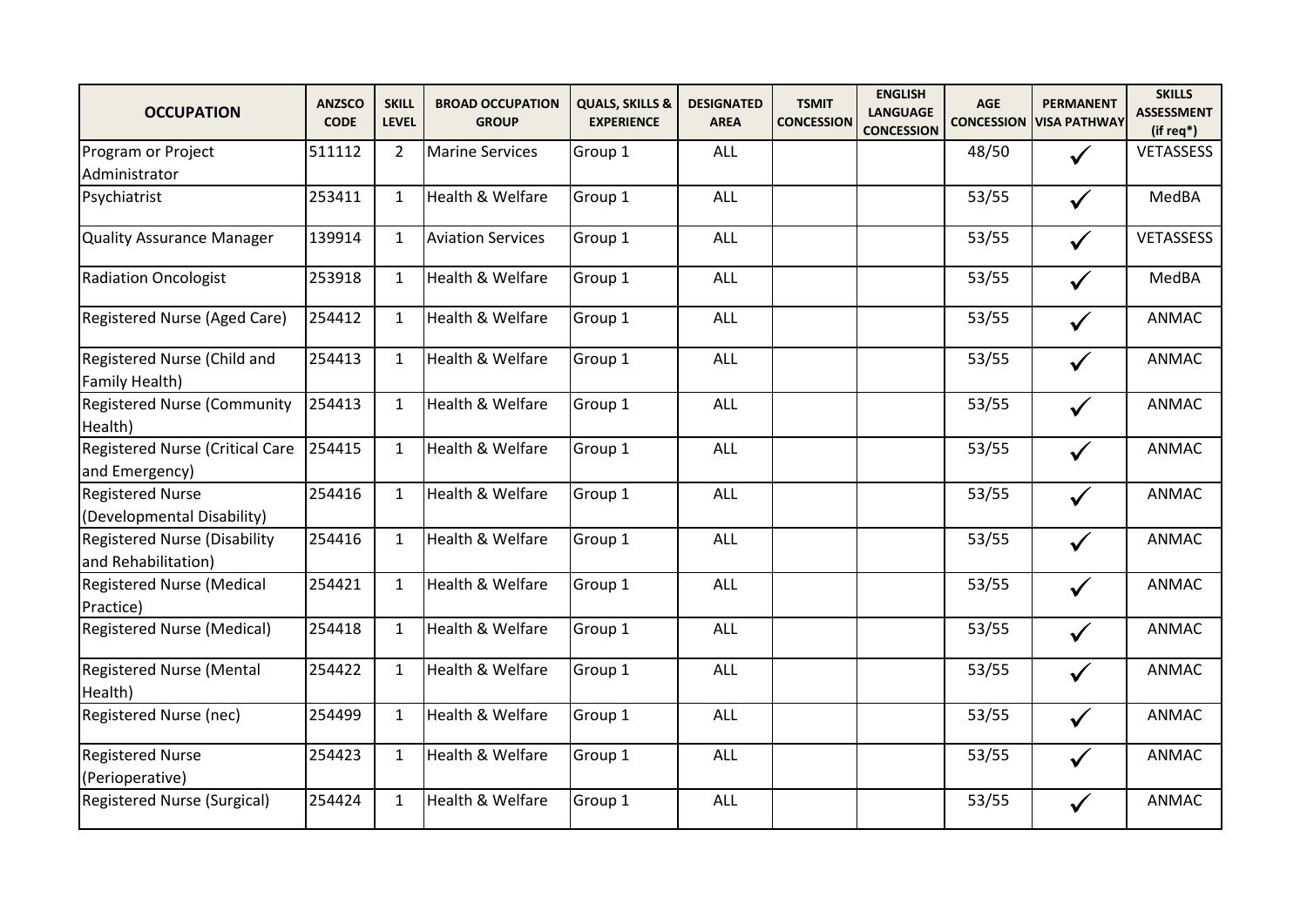| <b>OCCUPATION</b>                          | <b>ANZSCO</b><br><b>CODE</b> | <b>SKILL</b><br><b>LEVEL</b> | <b>BROAD OCCUPATION</b><br><b>GROUP</b> | <b>QUALS, SKILLS &amp;</b><br><b>EXPERIENCE</b> | <b>DESIGNATED</b><br><b>AREA</b> | <b>TSMIT</b><br><b>CONCESSION</b> | <b>ENGLISH</b><br><b>LANGUAGE</b><br><b>CONCESSION</b> | <b>AGE</b><br><b>CONCESSION</b> | <b>PERMANENT</b><br><b>VISA PATHWAY</b> | <b>SKILLS</b><br><b>ASSESSMENT</b><br>(if req*) |
|--------------------------------------------|------------------------------|------------------------------|-----------------------------------------|-------------------------------------------------|----------------------------------|-----------------------------------|--------------------------------------------------------|---------------------------------|-----------------------------------------|-------------------------------------------------|
| <b>Renal Medicine Specialist</b>           | 253322                       | $\mathbf{1}$                 | Health & Welfare                        | Group 1                                         | ALL                              |                                   |                                                        | 53/55                           | $\checkmark$                            | MedBA                                           |
| <b>Resident Medical Officer</b>            | 253112                       | $\mathbf{1}$                 | Health & Welfare                        | Group 1                                         | <b>ALL</b>                       |                                   |                                                        | 53/55                           | $\checkmark$                            | MedBA                                           |
| Retail Manager (General)                   | 142111                       | $\overline{2}$               | Management &<br>Admin                   | Group 1                                         | ALL                              |                                   |                                                        | 48/50                           | $\checkmark$                            | <b>VETASSESS</b>                                |
| <b>Retail Supervisor</b>                   | 621511                       | 4                            | Management &<br>Admin                   | Group 7                                         | ALL                              | $\checkmark$                      |                                                        | 48/50                           | $\checkmark$                            | VETASSESS                                       |
| Rheumatologist                             | 253323                       | $\mathbf{1}$                 | Health & Welfare                        | Group 1                                         | ALL                              |                                   |                                                        | 53/55                           | $\checkmark$                            | MedBA                                           |
| Safety Inspector                           | 312611                       | $\overline{2}$               | <b>Aviation Services</b>                | Group 1                                         | <b>ALL</b>                       |                                   |                                                        | 48/50                           | $\checkmark$                            | VETASSESS                                       |
| Sales and Marketing Manager                | 131112                       | $\mathbf{1}$                 | Management &<br>Admin                   | Group 1                                         | ALL                              |                                   |                                                        | 53/55                           | $\checkmark$                            | <b>IML</b>                                      |
| Sewing Machinist                           | 711611                       | 4                            | <b>Trades</b>                           | Group 7                                         | ALL                              | $\checkmark$                      | $\checkmark$                                           | 48/50                           | $\checkmark$                            | VETASSESS                                       |
| Ship's Engineer                            | 231212                       | $\mathbf{1}$                 | <b>Marine Services</b>                  | Group 1                                         | ALL                              |                                   |                                                        | 53/55                           | $\checkmark$                            | AMSA                                            |
| <b>Small Engine Mechanic</b>               | 321214                       | 3                            | Mechanical                              | Group 1                                         | ALL                              | $\checkmark$                      | $\checkmark$                                           | 48/50                           | $\checkmark$                            | <b>TRA</b>                                      |
| Sonographer                                | 251214                       | $\mathbf{1}$                 | Health & Welfare                        | Group 1                                         | <b>ALL</b>                       |                                   |                                                        | 53/55                           | $\checkmark$                            | <b>ASMIRT</b>                                   |
| Specialist Physician (General Me 253311    |                              | $\mathbf{1}$                 | Health & Welfare                        | Group 1                                         | ALL                              |                                   |                                                        | 53/55                           | $\checkmark$                            | MedBA                                           |
| Specialist Physician (nec)                 | 253399                       | $\mathbf{1}$                 | Health & Welfare                        | Group 1                                         | <b>ALL</b>                       |                                   |                                                        | 53/55                           | $\checkmark$                            | MedBA                                           |
| Sports Coach or Instructor<br>(Other)      | 452317                       | 3                            | <b>Social Services</b>                  | Group 1                                         | ALL                              | $\checkmark$                      |                                                        | 48/50                           | $\checkmark$                            | <b>VETASSESS</b>                                |
| Surgeon (General)                          | 253511                       | $\mathbf{1}$                 | Health & Welfare                        | Group 1                                         | ALL                              |                                   |                                                        | 53/55                           | $\checkmark$                            | MedBA                                           |
| <b>Telecommunications Cable</b><br>Jointer | 342412                       | 3                            | Technical                               | Group 1                                         | ALL                              | $\checkmark$                      | $\checkmark$                                           | 48/50                           | $\checkmark$                            | <b>TRA</b>                                      |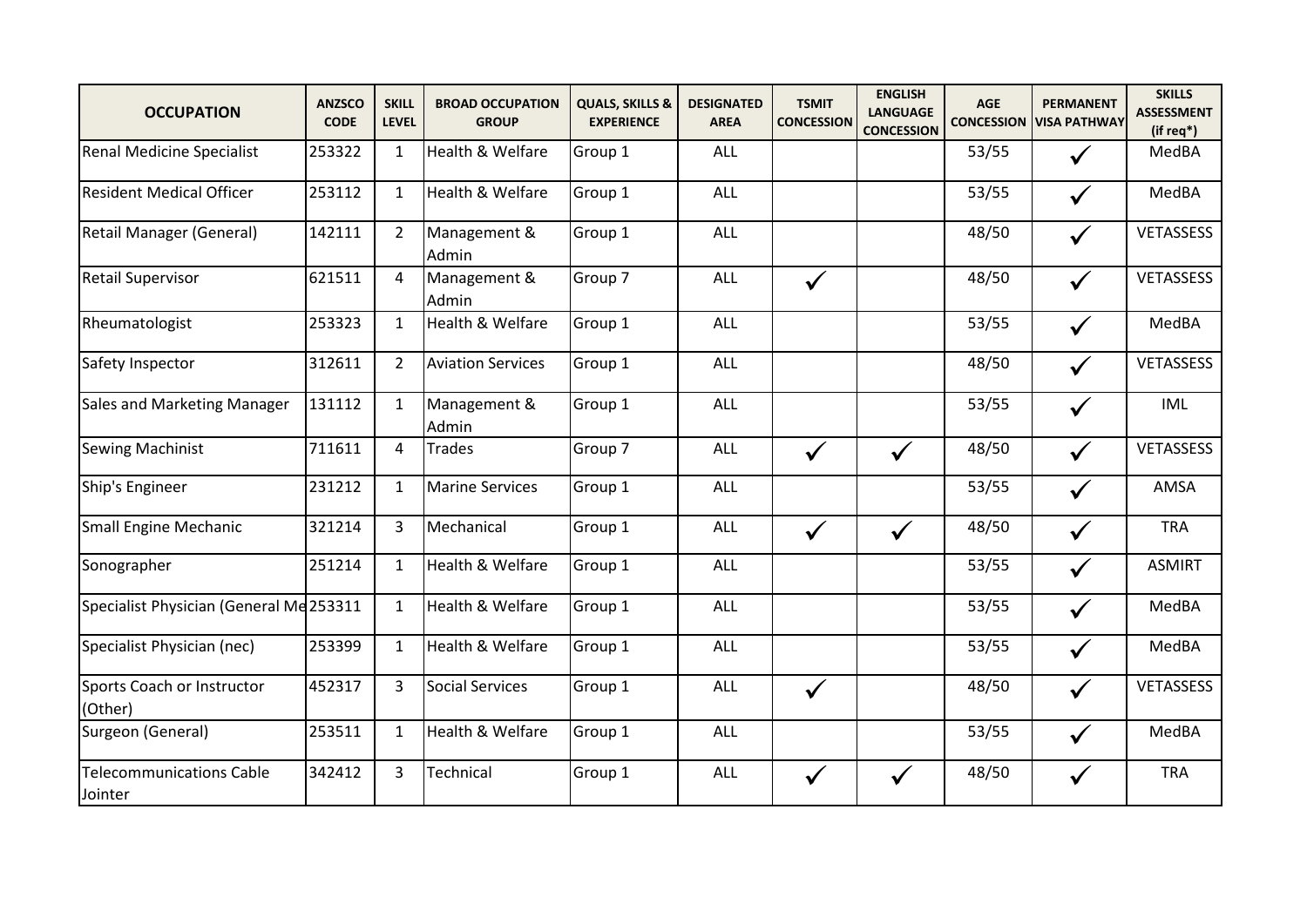| <b>OCCUPATION</b>                          | <b>ANZSCO</b><br><b>CODE</b> | <b>SKILL</b><br><b>LEVEL</b> | <b>BROAD OCCUPATION</b><br><b>GROUP</b> | <b>QUALS, SKILLS &amp;</b><br><b>EXPERIENCE</b> | <b>DESIGNATED</b><br><b>AREA</b> | <b>TSMIT</b><br><b>CONCESSION</b> | <b>ENGLISH</b><br><b>LANGUAGE</b><br><b>CONCESSION</b> | <b>AGE</b><br><b>CONCESSION</b> | <b>PERMANENT</b><br><b>VISA PATHWAY</b> | <b>SKILLS</b><br><b>ASSESSMENT</b><br>(if req*) |
|--------------------------------------------|------------------------------|------------------------------|-----------------------------------------|-------------------------------------------------|----------------------------------|-----------------------------------|--------------------------------------------------------|---------------------------------|-----------------------------------------|-------------------------------------------------|
| Textile, Clothing and Footwear<br>Mechanic | 323215                       | 3                            | Mechanical                              | Group 1                                         | ALL                              | $\checkmark$                      |                                                        | 48/50                           | $\checkmark$                            | <b>TRA</b>                                      |
| Thoracic Medicine Specialist               | 253324                       | $\mathbf{1}$                 | Health & Welfare                        | Group 1                                         | ALL                              |                                   |                                                        | 53/55                           | $\checkmark$                            | MedBA                                           |
| <b>Tour Guide</b>                          | 451412                       | 4                            | Tourism &<br>Hospitality                | Group 7                                         | ALL                              | $\checkmark$                      |                                                        | 48/50                           | $\checkmark$                            | <b>VETASSESS</b>                                |
| Urologist                                  | 253518                       | $\mathbf{1}$                 | Health & Welfare                        | Group 1                                         | ALL                              |                                   |                                                        | 53/55                           | $\checkmark$                            | MedBA                                           |
| Vascular Surgeon                           | 253521                       | $\mathbf{1}$                 | Health & Welfare                        | Group 1                                         | ALL                              |                                   |                                                        | 53/55                           | $\checkmark$                            | MedBA                                           |
| Veterinarian                               | 234711                       | $\mathbf{1}$                 | Health & Welfare                        | Group 1                                         | <b>ALL</b>                       |                                   |                                                        | 53/55                           | $\checkmark$                            | AVBC                                            |
| <b>Veterinary Nurse</b>                    | 361311                       | 3                            | <b>Health &amp; Welfare</b>             | Group 1                                         | <b>ALL</b>                       | $\checkmark$                      |                                                        | 48/50                           | $\checkmark$                            | <b>VETASSESS</b>                                |
| <b>Vocational Education Teacher</b>        | 242211                       | $\mathbf{1}$                 | Education                               | Group 1                                         | ALL                              |                                   |                                                        | 53/55                           | $\checkmark$                            | <b>VETASSESS or</b><br><b>TRA</b>               |
| Waiter                                     | 431511                       | 4                            | Tourism &<br>Hospitality                | Group 7                                         | LIMITED                          | $\checkmark$                      |                                                        | 48/50                           | $\checkmark$                            | <b>VETASSESS</b>                                |
| Waiter (supervisor)                        | 070499                       | 4                            | Tourism &<br>Hospitality                | Group 5                                         | ALL                              | $\checkmark$                      |                                                        | 48/50                           | $\checkmark$                            | <b>VETASSESS</b>                                |
| Web Developer                              | 261212                       | $\mathbf{1}$                 | Media &<br>Communication                | Group 1                                         | ALL                              |                                   |                                                        | 53/55                           | $\checkmark$                            | ACS                                             |

## **EXPLANATION OF COLUMN HEADINGS IN THIS DOCUMENT**

**Note that full details are contained in the document** *FNQ DAMA - Request for Endorsement Information Guide* **in the Cairns Chamber of Commerce website.**

**OCCUPATION**: Occupations available under the FNQ DAMA as of XX June 2021.

**ANZSCO CODE**: Occupation codes as listed in the *Australian and New Zealand Standard Classification of Occupations.* Note that occupations in this list with the code 070499 are non-ANZSCO occupations. For details of ANZSCO occupations, including position description, see the ANZSCO website (you can search by occupation name or ANZSCO code). For non-ANZSCO occupations, see the position descriptions in the Cairns Chamber of Commerce website.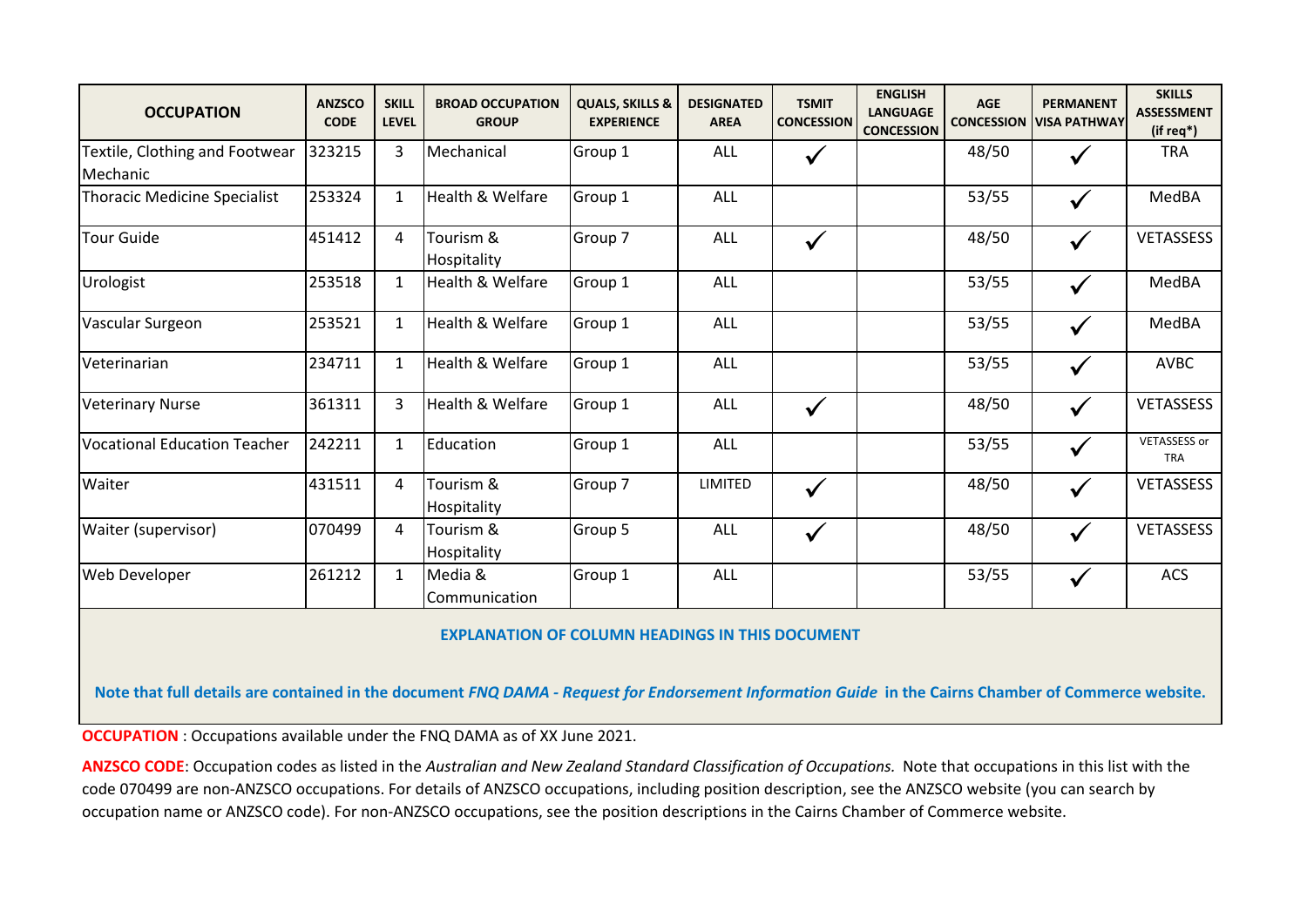**SKILL LEVEL**: Relevant skill level as listed in the *Australian and New Zealand Standard Classification of Occupations* (or as determined by *Department of Home Affairs* for non-ANZSCO occupations).

**BROAD OCCUPATION GROUP**: Note that an occupation may be relevant to more than one occupation group. If searching by occupation group, be aware that some occupations relevant to you may be in a different occupation group. Example: a Cook may be relevant to a business operating in the Child Care sector (Social Services occupation group), but will be listed in the Tourism and Hospitality occupation group.

**QUALS, SKILLS AND EXPERIENCE**: This column indicates the skills, qualifications and experience requirements that will be listed in a FNQ DAMA Labour Agreement for the specific occupation/s. The requirements for each Group are listed in the document *FNQ DAMA - Request for Endorsement Information Sheet* in the Cairns Chamber of Commerce website.

**DESIGNATED AREA**: In this column, 'ALL' means anywhere within the Designated Area which includes postcode areas 4852, 4854-4856, 4858-4861, 4865, 4868- 4875, 4878-4883, 4885-4886 and 4895, and within the Cairns, Douglas, Mareeba, Tablelands, Cook, or Cassowary Coast local government areas, or the Torres Shire Council local government area, or the Weipa Town Authority area. 'LIMITED' means the occupation is accessible if the position is located anywhere within the Designated Area *except* within postcodes 4868, 4869, 4870 and 4878. The business must have been operating within the Designated Area for at leaset 12 months prior to seeking endorsement, unless exceptional circumstances exist (for example, an established business operation has been taken over by a new entity within the last twelve months, or the business is in a critical sector). The position/s being sought under the FNQ DAMA must also be based within the Designated Area.

**TSMIT CONCESSION:** A tick in this column means the occupation may be eligible for a TSMIT concession ('salary concession'). For full details, refer to the document *FNQ DAMA - Request for Endorsement Information Sheet* in the Cairns Chamber of Commerce website.

**ENGLISH LANGUAGE CONCESSION**: A tick in this column means the occupation may be eligible for a concession in relation to the level of English language proficiency required at nomination/visa stage). For full details, refer to the document *FNQ DAMA - Request for Endorsement Information Sheet* in the Cairns Chamber of Commerce website.

**AGE CONCESSION**: The Overseas Worker must not have turned this age at time of lodging a nomination application for an ENS (permanent ) visa or a SESR 494 visa under the FNQ DAMA, under a FNQ DAMA Labour Agreement. For full details, refer to the document *FNQ DAMA - Request for Endorsement Information Sheet* in the Cairns Chamber of Commerce website (Items 1.9 and 1.10).

**PERMANENT VISA PATHWAY**: A tick in this column indicates that the FNQ may provide access to a permanent visa pathway for the occupation. The absence of a tick indicates that the FNQ DAMA does not include access to a permanent visa pathway for the occupation. For full details, refer to the document *FNQ DAMA - Request for Endorsement Information Sheet* in the Cairns Chamber of Commerce website.

**SKILLS ASSESSMENTS**: This column indicates the relevant Skills Assessing Authority for the occupation. Note that occupations in Groups 1-2 do not reqire a mandatory skills assessment for TSS 482, SESR 494, or ENS 186 visas, unless certain circumstances apply (see the legislative instrument at https://www.legislation.gov.au/Details/F2018L00294, that may also include some exemptions). Occupations in groups 3-7 require a mandatory skills assessment.